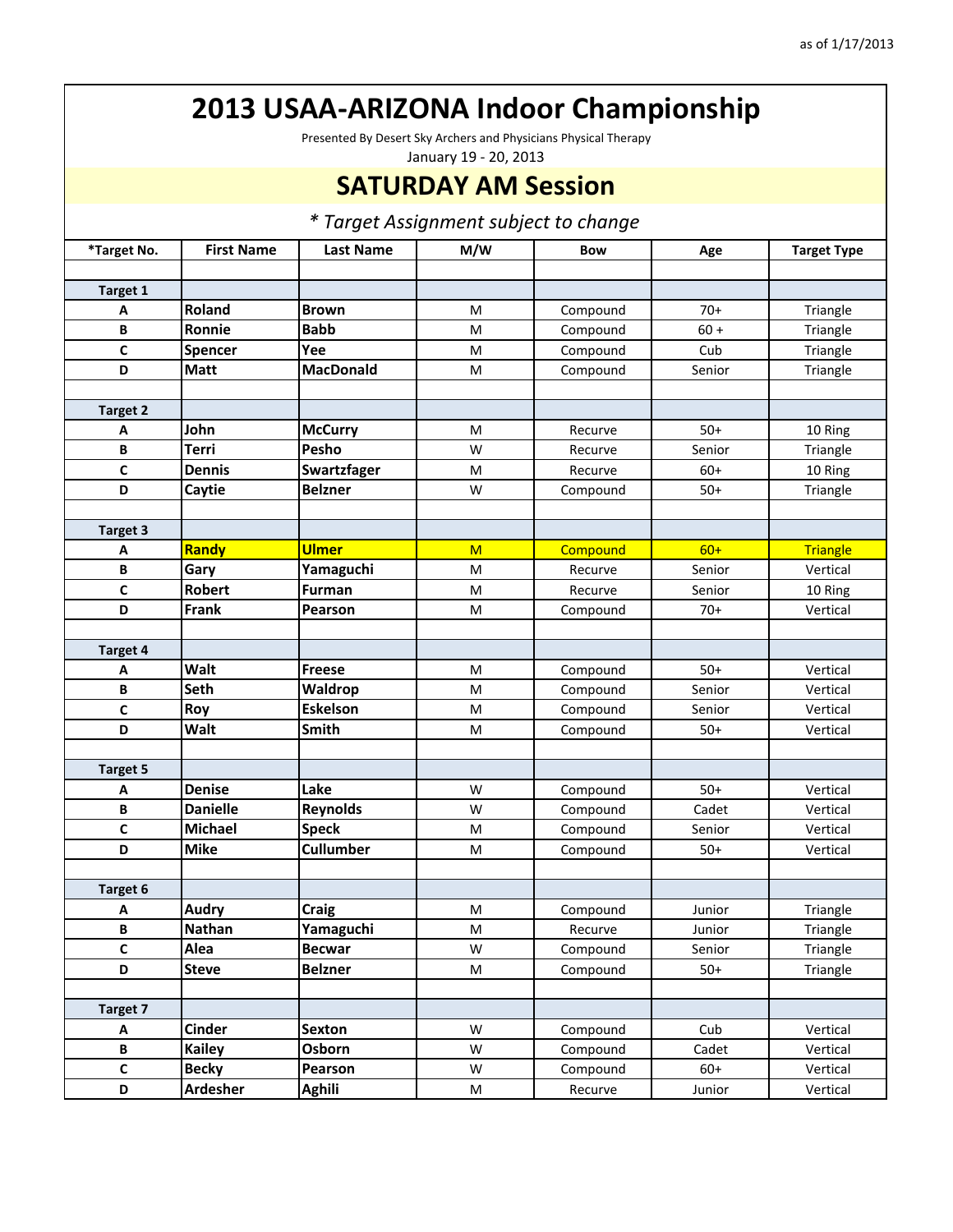Presented By Desert Sky Archers and Physicians Physical Therapy

January 19 ‐ 20, 2013

#### **SATURDAY AM Session**

| *Target No.                      | <b>First Name</b> | <b>Last Name</b> | M/W | <b>Bow</b> | Age           | <b>Target Type</b> |
|----------------------------------|-------------------|------------------|-----|------------|---------------|--------------------|
|                                  |                   |                  |     |            |               |                    |
| <b>Target 8</b>                  |                   |                  |     |            |               |                    |
| Α                                | Yasmin            | <b>Aghili</b>    | W   | Recurve    | Cadet         | 10 Ring            |
| B                                | <b>Zach</b>       | <b>Nicholson</b> | M   | Compound   | <b>Senior</b> | <b>Triangle</b>    |
| $\mathbf c$                      | <b>Donnie</b>     | Cole             | M   | Recurve    | Junior        | Triangle           |
| D                                | Rebecca           | <b>Bell</b>      | W   | Recurve    | Cadet         | 10 Ring            |
|                                  |                   |                  |     |            |               |                    |
| Target 9                         |                   |                  |     |            |               |                    |
| A                                | Gail              | Spore            | W   | Recurve    | Senior        | 10 Ring            |
| B                                | <b>Max</b>        | <b>Strong</b>    | M   | Recurve    | Bowman        | 10 Ring            |
| $\mathbf c$                      | <b>Karissa</b>    | Yamaguchi        | W   | Recurve    | Cadet         | 10 Ring            |
| D                                | <b>Sidney</b>     | <b>Spore</b>     | W   | Recurve    | Cadet         | 10 Ring            |
|                                  |                   |                  |     |            |               |                    |
| Target 10                        |                   |                  |     |            |               |                    |
| А                                | Chelsea           | <b>Brammeier</b> | w   | Compound   | Junior        | Vertical           |
| B                                | <b>Tyler</b>      | <b>Bachman</b>   | M   | Compound   | Cadet         | 10 Ring            |
| C                                | Jeremy            | Corridori        | M   | Compound   | Cub           | Vertical           |
| D                                | <b>Alexis</b>     | Wade             | W   | Compound   | Cub           | 10 Ring            |
|                                  |                   |                  |     |            |               |                    |
| Target 11                        |                   |                  |     |            |               |                    |
| Α                                | <b>Bradley</b>    | Osborn           | M   | Compound   | Cub           | 10 Ring            |
| B                                | <b>Alexis</b>     | <b>Ruiz</b>      | F   | Compound   | Cub           | Triangle           |
| $\mathbf c$                      | Michael           | Castro           | M   | Compound   | Cadet         | Triangle           |
| D                                | <b>Alex</b>       | <b>Kathrins</b>  | M   | Compound   | Cub           | Triangle           |
|                                  |                   |                  |     |            |               |                    |
| Target 12                        |                   |                  |     |            |               |                    |
| Α                                | Wesley            | Lewis            | M   | Compound   | Cadet         | Triangle           |
| B                                | Sam               | Lopez            | M   | Compound   | Cub           | 10 Ring            |
| $\mathbf c$                      | Jordon            | <b>Cuebas</b>    | M   | Compound   | Cub           | Triangle           |
| D                                | <b>Madison</b>    | <b>Schlief</b>   | W   | Compound   | Bowman        | 10 Ring            |
|                                  |                   |                  |     |            |               |                    |
| Target 13                        |                   |                  |     |            |               |                    |
| Α                                | Ann               | Castro           | W   | Compound   | Cub           | Triangle           |
| B                                | Ryan              | <b>Bachman</b>   | M   | Compound   | Bowman        | 10 Ring            |
| C                                | <b>Seth</b>       | Eskelson         | M   | Compound   | Bowman        | 10 Ring            |
| D                                | <b>Sue Bin</b>    | Kim              | W   | Recurve    | Cub           | 10 Ring            |
|                                  |                   |                  |     |            |               |                    |
| <b>WAIT LIST FOR SATURDAY AM</b> |                   |                  |     |            |               |                    |
|                                  |                   |                  |     |            |               |                    |
|                                  |                   |                  |     |            |               |                    |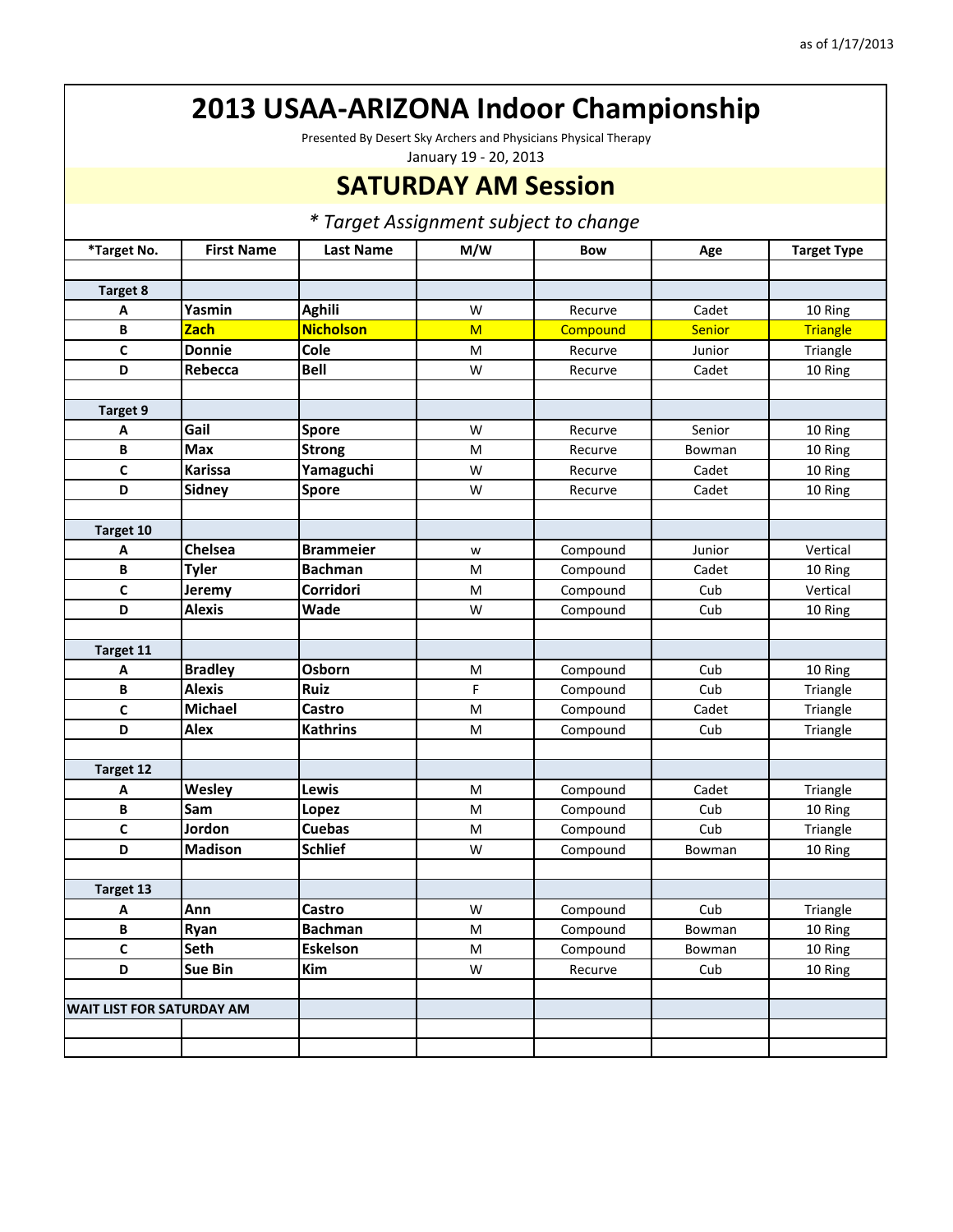Presented By Desert Sky Archers and Physicians Physical Therapy

January 19 ‐ 20, 2013

### **SATURDAY PM Session**

| *Target No.     | <b>First Name</b> | Last Name         | M/W                                                                                                        | Bow      |        | <b>Target Type</b> |
|-----------------|-------------------|-------------------|------------------------------------------------------------------------------------------------------------|----------|--------|--------------------|
|                 |                   |                   |                                                                                                            |          | Age    |                    |
| <b>Target 1</b> |                   |                   |                                                                                                            |          |        |                    |
| Α               | Gloria            | Janusko           | W                                                                                                          | Compound | $70+$  | 10 Ring            |
| В               | Caytie            | <b>Belzner</b>    | W                                                                                                          | Compound | $50+$  | Triangle           |
| C               |                   |                   |                                                                                                            |          |        |                    |
| D               |                   |                   |                                                                                                            |          |        |                    |
|                 |                   |                   |                                                                                                            |          |        |                    |
| <b>Target 2</b> |                   |                   |                                                                                                            |          |        |                    |
|                 | John              | <b>McCurry</b>    | ${\sf M}$                                                                                                  | Recurve  | $50+$  | 10Ring             |
| A<br>B          | <b>Michael</b>    | <b>Mounsey</b>    | ${\sf M}$                                                                                                  | Recurve  | $70+$  |                    |
| C               |                   |                   |                                                                                                            |          |        | 10 Ring            |
| D               |                   |                   |                                                                                                            |          |        |                    |
|                 |                   |                   |                                                                                                            |          |        |                    |
| <b>Target 3</b> |                   |                   |                                                                                                            |          |        |                    |
| Α               | Jim               | <b>Hamilton</b>   | M                                                                                                          | Compound | $70+$  | Vertical           |
| $\, {\bf B} \,$ | <b>Frank</b>      | Pearson           | M                                                                                                          | Compound | $70+$  | Vertical           |
| $\mathsf{C}$    |                   |                   |                                                                                                            |          |        |                    |
| D               |                   |                   |                                                                                                            |          |        |                    |
|                 |                   |                   |                                                                                                            |          |        |                    |
| Target 4        |                   |                   |                                                                                                            |          |        |                    |
| Α               | Walt              | <b>Freese</b>     | $\mathsf{M}% _{T}=\mathsf{M}_{T}\!\left( a,b\right) ,\ \mathsf{M}_{T}=\mathsf{M}_{T}\!\left( a,b\right) ,$ | Compound | $50+$  | Vertical           |
| B               | Roy               | <b>Eskelson</b>   | M                                                                                                          | Compound | Senior | Vertical           |
| C               |                   |                   |                                                                                                            |          |        |                    |
| D               |                   |                   |                                                                                                            |          |        |                    |
|                 |                   |                   |                                                                                                            |          |        |                    |
| <b>Target 5</b> |                   |                   |                                                                                                            |          |        |                    |
| A               | <b>Danielle</b>   | Reynolds          | W                                                                                                          | Compound | Cadet  | Vertical           |
| B               | Adam              | <b>Vainauskas</b> | M                                                                                                          | Recurve  | Senior | Vertical           |
| C               |                   |                   |                                                                                                            |          |        |                    |
| D               |                   |                   |                                                                                                            |          |        |                    |
|                 |                   |                   |                                                                                                            |          |        |                    |
| <b>Target 6</b> |                   |                   |                                                                                                            |          |        |                    |
| Α               | <b>Matt</b>       | <b>MacDonald</b>  | M                                                                                                          | Compound | Senior | Triangle           |
| B               | Robert            | Asay              | M                                                                                                          | Compound | Guest  | Triangle           |
| $\mathsf{C}$    | Dani              | Gunn              | W                                                                                                          | Compound | Cadet  | Triangle           |
| D               | <b>Steve</b>      | <b>Belzner</b>    | M                                                                                                          | Compound | $50+$  | Triangle           |
|                 |                   |                   |                                                                                                            |          |        |                    |
| Target 7        |                   |                   |                                                                                                            |          |        |                    |
| A               | Cody              | Johnson           | M                                                                                                          | Compound | Cub    | Vertical           |
| $\, {\bf B} \,$ | <b>Kailey</b>     | Osborn            | W                                                                                                          | Compound | Cadet  | Vertical           |
| $\mathsf{C}$    | <b>Becky</b>      | Pearson           | W                                                                                                          | Compound | $60+$  | Vertical           |
| D               |                   |                   |                                                                                                            |          |        |                    |
|                 |                   |                   |                                                                                                            |          |        |                    |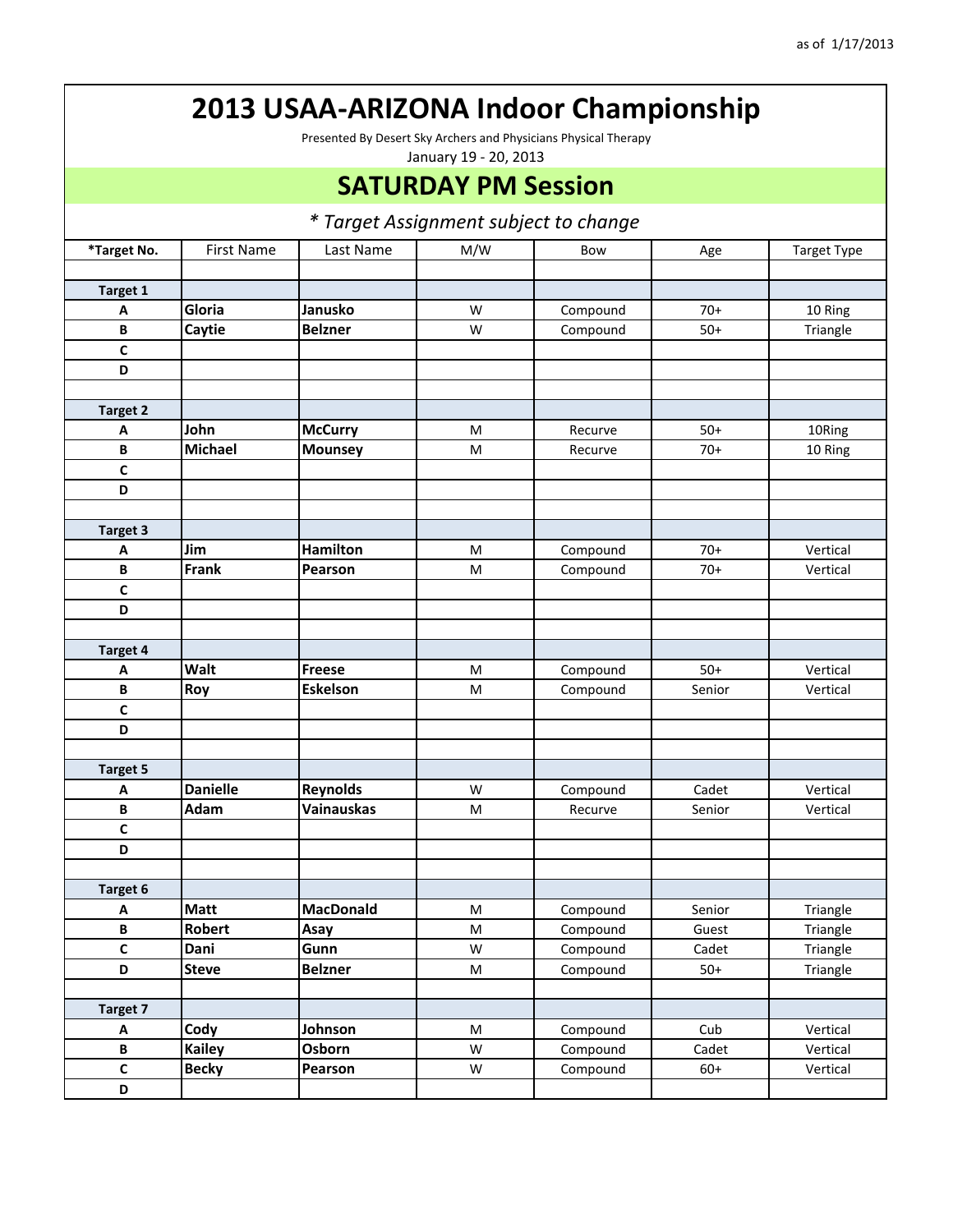Presented By Desert Sky Archers and Physicians Physical Therapy

January 19 ‐ 20, 2013

### **SATURDAY PM Session**

| *Target No.     | <b>First Name</b> | Last Name         | M/W | Bow      | Age    | <b>Target Type</b> |
|-----------------|-------------------|-------------------|-----|----------|--------|--------------------|
|                 |                   |                   |     |          |        |                    |
| <b>Target 8</b> |                   |                   |     |          |        |                    |
| Α               | Lee               | Wolfe             | M   | Recurve  | $50+$  | 10 Ring            |
| B               | <b>Sydney</b>     | <b>Adamonis</b>   | W   | Barebow  | Cadet  | 10 Ring            |
| C               | Alan              | Rosenfield        | M   | Barebow  | $50+$  | 10 Ring            |
| D               | <b>Hunter</b>     | Westberg          | W   | Recurve  | Cadet  | 10 Ring            |
|                 |                   |                   |     |          |        |                    |
| <b>Target 9</b> |                   |                   |     |          |        |                    |
| A               | Joshua            | Au                | M   | Recurve  | Cadet  | 10 Ring            |
| B               | <b>Kristin</b>    | Schollmeyer       | W   | Recurve  | Cadet  | 10 Ring            |
| $\overline{c}$  | Joe               | Fox Jr.           | M   | Recurve  | Cadet  | 10 Ring            |
| D               | Andy              | <b>Vainauskas</b> | M   | Recurve  | Cadet  | 10 Ring            |
|                 |                   |                   |     |          |        |                    |
| Target 10       |                   |                   |     |          |        |                    |
| А               | Gavin             | <b>Best</b>       | M   | Compound | Cub    | Triangle           |
| B               | <b>Derek</b>      | Jones             | M   | Compound | Cub    | 10 Ring            |
| $\mathsf{C}$    |                   |                   |     |          |        |                    |
| D               |                   |                   |     |          |        |                    |
|                 |                   |                   |     |          |        |                    |
| Target 11       |                   |                   |     |          |        |                    |
| Α               | <b>Bradley</b>    | Osborn            | M   | Compound | Cub    | 10 Ring            |
| B               | Luke              | <b>North</b>      | M   | Compound | Cub    | 10 Ring            |
| $\mathsf{C}$    | Grant             | <b>Harris</b>     | M   | Compound | Cadet  | Triangle           |
| D               |                   |                   |     |          |        |                    |
|                 |                   |                   |     |          |        |                    |
| Target 12       |                   |                   |     |          |        |                    |
| Α               | <b>Brian</b>      | <b>Bullis</b>     | M   | Recurve  | Cub    | 10 Ring            |
| B               | Sam               | Watson            | M   | Recurve  | Cub    | 10 Ring            |
| C               | Olivia            | Weidenfeld        | W   | Recurve  | Cub    | 10 Ring            |
| D               | Kate              | Watson            | W   | Recurve  | Bowman | 10 Ring            |
|                 |                   |                   |     |          |        |                    |
| Target 13       |                   |                   |     |          |        |                    |
| Α               | <b>Hunter</b>     | Peterson          | M   | Compound | Bowman | 10 Ring            |
| B               | <b>Madison</b>    | <b>Schlief</b>    | W   | Compound | Bowman | 10 Ring            |
| C               | Seth              | <b>Eskelson</b>   | M   | Compound | Bowman | 10 Ring            |
| D               |                   |                   |     |          |        |                    |
|                 |                   |                   |     |          |        |                    |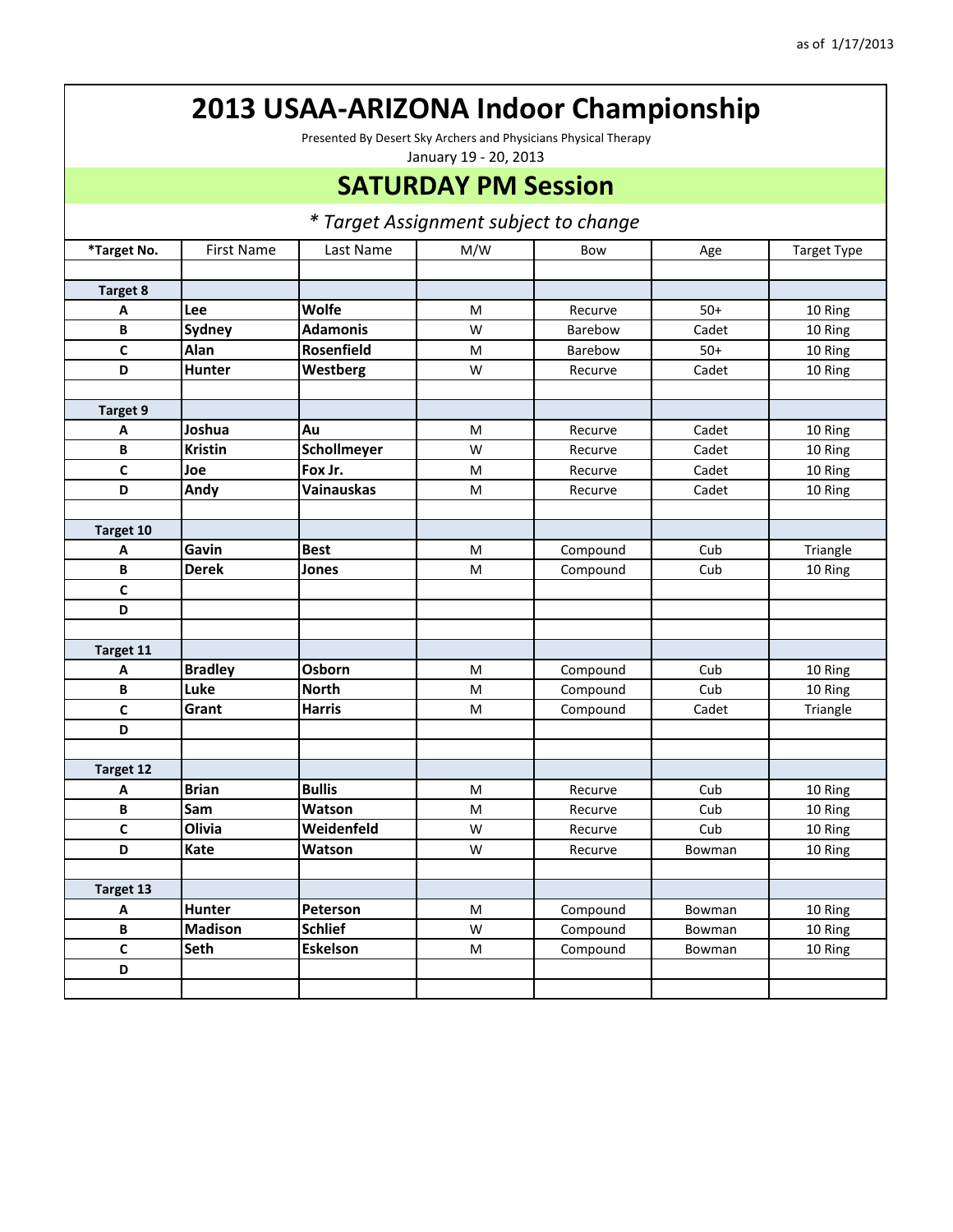Presented By Desert Sky Archers and Physicians Physical Therapy

January 19 ‐ 20, 2013

#### **SUNDAY AM Session**

| *Target No.     | <b>First Name</b> | Last Name        | M/W | Bow      | Age    | <b>Target Type</b> |
|-----------------|-------------------|------------------|-----|----------|--------|--------------------|
|                 |                   |                  |     |          |        |                    |
| Target 1        |                   |                  |     |          |        |                    |
| A               | Roland            | <b>Brown</b>     | М   | Compound | $70+$  | Triangle           |
| B               | Ronnie            | <b>Babb</b>      | M   | Compound | $60 +$ | Triangle           |
| $\mathbf c$     | <b>Michael</b>    | <b>Mounsey</b>   | M   | Recurve  | $70+$  | 10 Ring            |
| D               | Gloria            | Janusko          | W   | Compound | $70+$  | 10 Ring            |
|                 |                   |                  |     |          |        |                    |
| <b>Target 2</b> |                   |                  |     |          |        |                    |
| Α               | Gail              | <b>Spore</b>     | W   | Recurve  | Senior | 10 Ring            |
| B               | <b>Terri</b>      | Pesho            | W   | Recurve  | Senior | Triangle           |
| C               | <b>Dennis</b>     | Swartzfager      | M   | Recurve  | $60+$  | 10 Ring            |
| D               | <b>Sue Bin</b>    | Kim              | W   | Recurve  | Cub    | 10 Ring            |
|                 |                   |                  |     |          |        |                    |
| Target 3        |                   |                  |     |          |        |                    |
| A               | Randy             | <b>Ulmer</b>     | M   | Compound | $60+$  | <b>Triangle</b>    |
| B               | Olivia            | Weidenfeld       | W   | Recurve  | Cub    | 10 Ring            |
| $\mathbf c$     | <b>Robert</b>     | <b>Furman</b>    | M   | Recurve  | Senior | 10 Ring            |
| D               | Rebecca           | <b>Bell</b>      | W   | Recurve  | Cadet  | 10 Ring            |
|                 |                   |                  |     |          |        |                    |
| Target 4        |                   |                  |     |          |        |                    |
| A               | <b>Seth</b>       | Waldrop          | M   | Compound | Senior | Vertical           |
| B               | Jim               | <b>Hamilton</b>  | M   | Compound | $70+$  | Vertical           |
| $\mathbf c$     | <b>Chelsea</b>    | <b>Brammeier</b> | W   | Compound | Junior | Vertical           |
| D               | Walt              | Smith            | M   | Compound | $50+$  | Vertical           |
|                 |                   |                  |     |          |        |                    |
| <b>Target 5</b> |                   |                  |     |          |        |                    |
| Α               | <b>Denise</b>     | Lake             | W   | Compound | $50+$  | Vertical           |
| B               | Gary              | Yamaguchi        | M   | Recurve  | Senior | Vertical           |
| $\mathbf c$     | <b>Michael</b>    | <b>Speck</b>     | M   | Compound | Senior | Vertical           |
| D               | <b>Mike</b>       | <b>Cullumber</b> | M   | Compound | $50+$  | Vertical           |
|                 |                   |                  |     |          |        |                    |
| Target 6        |                   |                  |     |          |        |                    |
| Α               | <b>Audry</b>      | Craig            | M   | Compound | Junior | Triangle           |
| B               | <b>Nathan</b>     | Yamaguchi        | M   | Recurve  | Junior | Triangle           |
| C               | Dani              | Gunn             | W   | Compound | Cadet  | Triangle           |
| D               | Alea              | <b>Becwar</b>    | W   | Compound | Senior | Triangle           |
|                 |                   |                  |     |          |        |                    |
| Target 7        |                   |                  |     |          |        |                    |
| Α               | <b>Cinder</b>     | Sexton           | W   | Compound | Cub    | Vertical           |
| В               | <b>Wesley</b>     | Lewis            | M   | Compound | Cadet  | Triangle           |
| $\mathsf{C}$    | <b>Ardesher</b>   | Aghili           | M   | Recurve  | Junior | Vertical           |
| D               | <b>Sam</b>        | Watson           | M   | Recurve  | Cub    | 10 Ring            |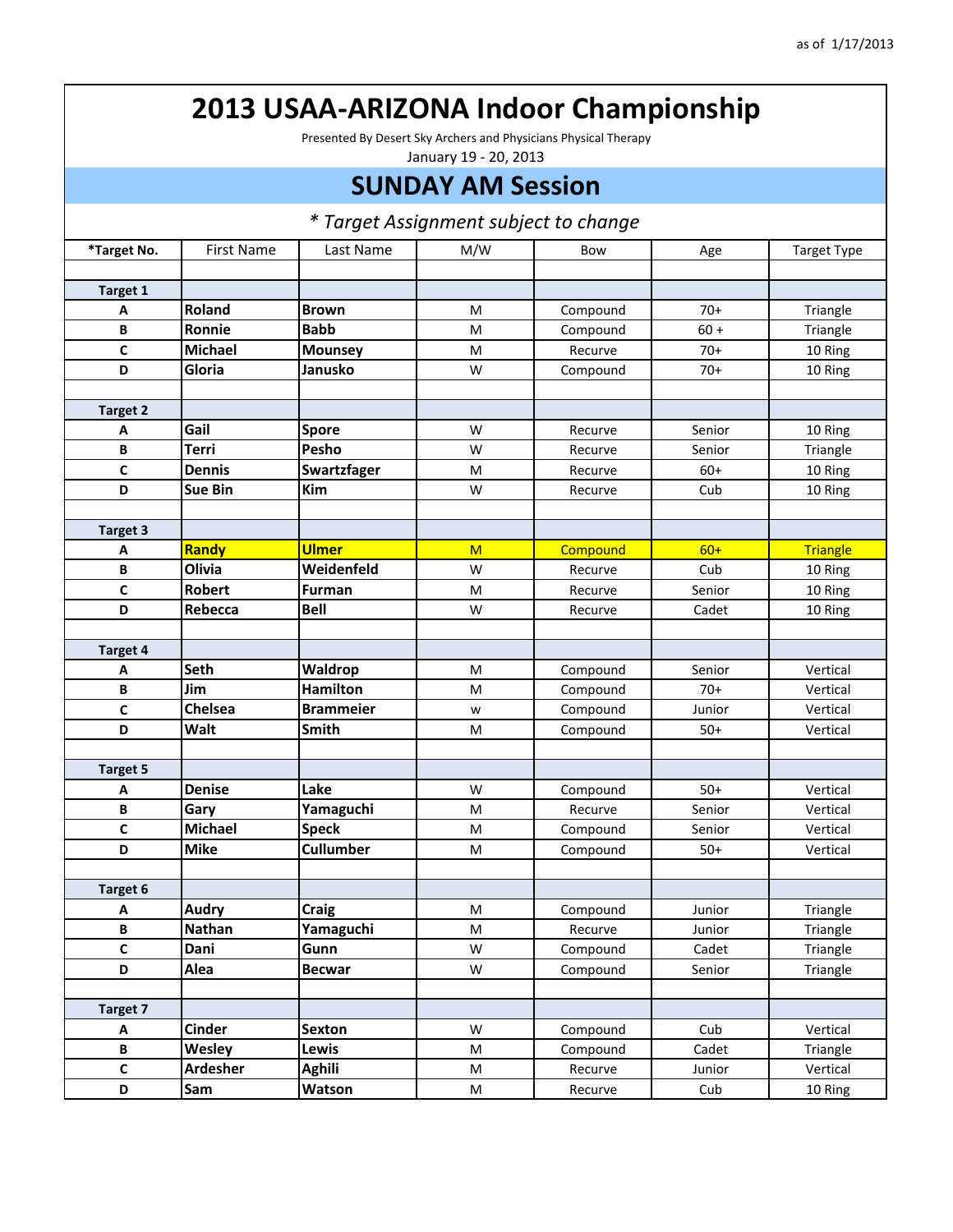Presented By Desert Sky Archers and Physicians Physical Therapy

January 19 ‐ 20, 2013

#### **SUNDAY AM Session**

| *Target No.                    | <b>First Name</b> | Last Name        | M/W | Bow      | Age           | <b>Target Type</b> |
|--------------------------------|-------------------|------------------|-----|----------|---------------|--------------------|
|                                |                   |                  |     |          |               |                    |
| <b>Target 8</b>                |                   |                  |     |          |               |                    |
| Α                              | Yasmin            | <b>Aghili</b>    | W   | Recurve  | Cadet         | 10 Ring            |
| B                              | <b>Zach</b>       | <b>Nicholson</b> | M   | Compound | <b>Senior</b> | <b>Triangle</b>    |
| C                              | <b>Donnie</b>     | Cole             | M   | Recurve  | Junior        | Triangle           |
| D                              | <b>Hunter</b>     | Westberg         | W   | Recurve  | Cadet         | 10 Ring            |
|                                |                   |                  |     |          |               |                    |
| Target 9                       |                   |                  |     |          |               |                    |
| A                              | Joshua            | <b>Au</b>        | M   | Recurve  | Cadet         | 10 Ring            |
| B                              | <b>Kristin</b>    | Schollmeyer      | W   | Recurve  | Cadet         | 10 Ring            |
| $\mathbf c$                    | Joe               | Fox Jr.          | M   | Recurve  | Cadet         | 10 Ring            |
| D                              | <b>Karissa</b>    | Yamaguchi        | W   | Recurve  | Cadet         | 10 Ring            |
|                                |                   |                  |     |          |               |                    |
| Target 10                      |                   |                  |     |          |               |                    |
| Α                              | Cody              | Johnson          | M   | Compound | Cub           | Vertical           |
| B                              | <b>Tyler</b>      | <b>Bachman</b>   | M   | Compound | Cadet         | 10 Ring            |
| $\mathbf c$                    | Jeremy            | <b>Corridori</b> | M   | Compound | Cub           | Vertical           |
| D                              | <b>Spencer</b>    | Yee              | M   | Compound | Cub           | Triangle           |
|                                |                   |                  |     |          |               |                    |
| Target 11                      |                   |                  |     |          |               |                    |
| Α                              | Michael           | Castro           | m   | Compound | Cadet         | Triangle           |
| B                              | <b>Alexis</b>     | <b>Ruiz</b>      | W   | Compound | Cub           | Triangle           |
| $\mathbf c$                    | <b>Derek</b>      | Jones            | M   | Compound | Cub           | 10 Ring            |
| D                              | <b>Alex</b>       | <b>Kathrins</b>  | M   | Compound | Cub           | Triangle           |
|                                |                   |                  |     |          |               |                    |
| Target 12                      |                   |                  |     |          |               |                    |
| Α                              | <b>Brian</b>      | <b>Bullis</b>    | M   | Recurve  | Cub           | 10 Ring            |
| B                              | <b>Sidney</b>     | <b>Spore</b>     | W   | Recurve  | Cadet         | 10 Ring            |
| C                              | Jordon            | <b>Cuebas</b>    | M   | Compound | Cub           | Triangle           |
| D                              | Sam               | Lopez            | M   | Compound | Cub           | 10 Ring            |
|                                |                   |                  |     |          |               |                    |
| Target 13                      |                   |                  |     |          |               |                    |
| Α                              | Ann               | Castro           | W   | Compound | Cub           | Triangle           |
| В                              | Ryan              | <b>Bachman</b>   | M   | Compound | Bowman        | 10 Ring            |
| C                              | Kate              | Watson           | W   | Recurve  | Bowman        | 10 Ring            |
| D                              | <b>Alexis</b>     | Wade             | W   | Compound | Cub           | 10 Ring            |
|                                |                   |                  |     |          |               |                    |
| <b>WAIT LIST FOR SUNDAY AM</b> |                   |                  |     |          |               |                    |
|                                |                   |                  |     |          |               |                    |
|                                |                   |                  |     |          |               |                    |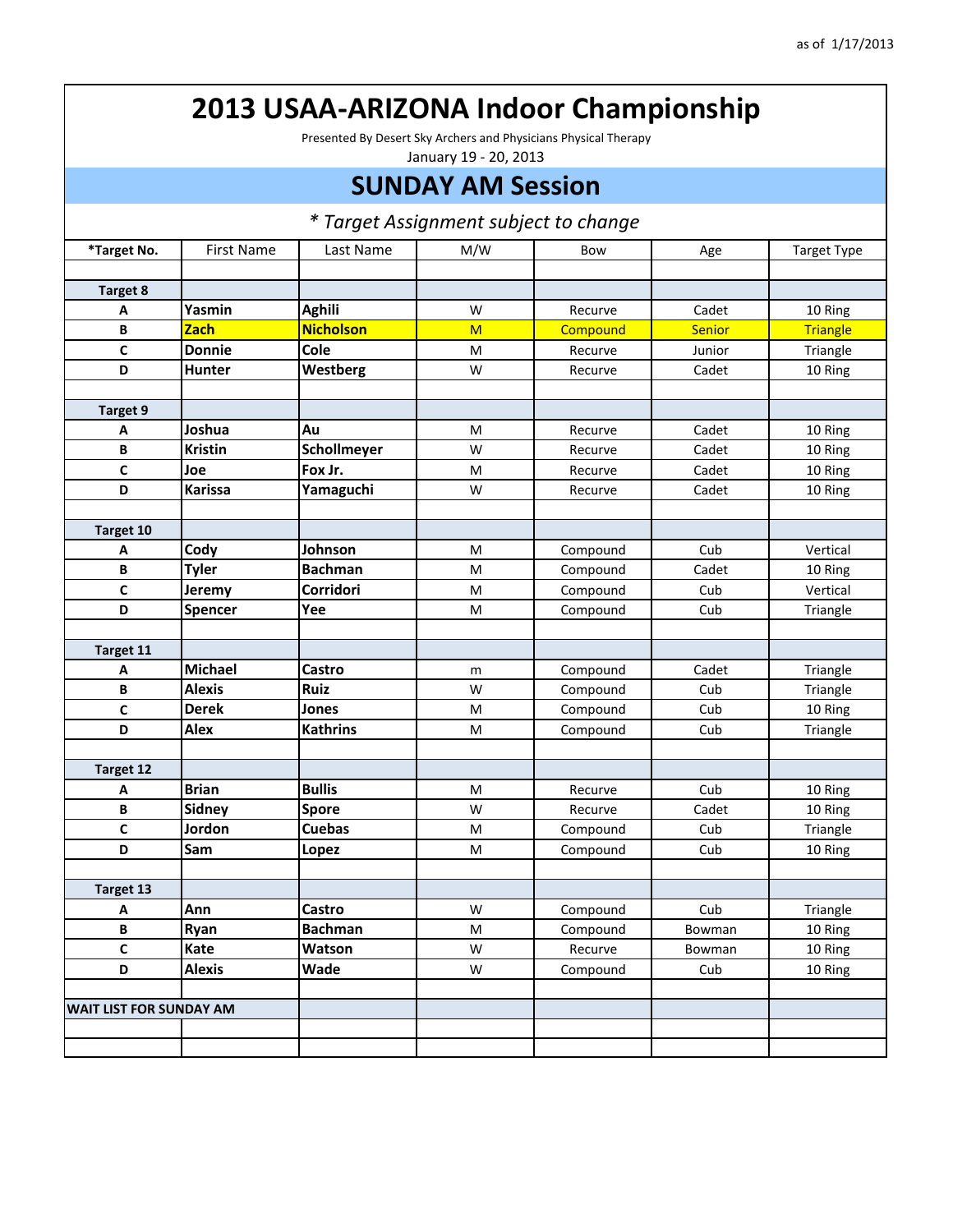Presented By Desert Sky Archers and Physicians Physical Therapy

January 19 ‐ 20, 2013

### **SUNDAY PM Session**

|                           | rarget Assignment subject to change |                 |           |          |        |             |  |  |
|---------------------------|-------------------------------------|-----------------|-----------|----------|--------|-------------|--|--|
| *Target No.               | First Name                          | Last Name       | M/W       | Bow      | Age    | Target Type |  |  |
|                           |                                     |                 |           |          |        |             |  |  |
| Target 1                  |                                     |                 |           |          |        |             |  |  |
| $\boldsymbol{\mathsf{A}}$ |                                     |                 |           |          |        |             |  |  |
| $\, {\bf B} \,$           |                                     |                 |           |          |        |             |  |  |
| $\mathsf{C}$              |                                     |                 |           |          |        |             |  |  |
| D                         |                                     |                 |           |          |        |             |  |  |
|                           |                                     |                 |           |          |        |             |  |  |
| <b>Target 2</b>           |                                     |                 |           |          |        |             |  |  |
| $\boldsymbol{\mathsf{A}}$ |                                     |                 |           |          |        |             |  |  |
| $\, {\bf B}$              |                                     |                 |           |          |        |             |  |  |
| $\mathbf{C}$              |                                     |                 |           |          |        |             |  |  |
| D                         |                                     |                 |           |          |        |             |  |  |
|                           |                                     |                 |           |          |        |             |  |  |
| Target 3                  |                                     |                 |           |          |        |             |  |  |
| A                         |                                     |                 |           |          |        |             |  |  |
| $\, {\bf B}$              |                                     |                 |           |          |        |             |  |  |
| $\mathsf{C}$              |                                     |                 |           |          |        |             |  |  |
| D                         |                                     |                 |           |          |        |             |  |  |
|                           |                                     |                 |           |          |        |             |  |  |
| Target 4                  |                                     |                 |           |          |        |             |  |  |
| $\pmb{\mathsf{A}}$        |                                     |                 |           |          |        |             |  |  |
| $\, {\bf B} \,$           |                                     |                 |           |          |        |             |  |  |
| $\mathsf{C}$              |                                     |                 |           |          |        |             |  |  |
| D                         |                                     |                 |           |          |        |             |  |  |
|                           |                                     |                 |           |          |        |             |  |  |
| <b>Target 5</b>           |                                     |                 |           |          |        |             |  |  |
| $\boldsymbol{\mathsf{A}}$ |                                     |                 |           |          |        |             |  |  |
| $\, {\bf B} \,$           |                                     |                 |           |          |        |             |  |  |
| $\mathbf{C}$              |                                     |                 |           |          |        |             |  |  |
| D                         |                                     |                 |           |          |        |             |  |  |
|                           |                                     |                 |           |          |        |             |  |  |
| Target 6                  |                                     |                 |           |          |        |             |  |  |
| $\boldsymbol{\mathsf{A}}$ | Grant                               | <b>Harris</b>   | ${\sf M}$ | Compound | Cadet  | Triangle    |  |  |
| B                         | <b>Sydney</b>                       | <b>Adamonis</b> | W         | Barebow  | Cadet  | 10 Ring     |  |  |
| $\overline{\mathsf{c}}$   |                                     |                 |           |          |        |             |  |  |
| D                         |                                     |                 |           |          |        |             |  |  |
|                           |                                     |                 |           |          |        |             |  |  |
| Target 7                  |                                     |                 |           |          |        |             |  |  |
| $\mathbf{A}$              |                                     |                 |           |          |        |             |  |  |
| $\, {\bf B} \,$           | Adam                                | Vainauskas      | ${\sf M}$ | Recurve  | Senior | Vertical    |  |  |
| $\mathsf{C}$              |                                     |                 |           |          |        |             |  |  |
| D                         |                                     |                 |           |          |        |             |  |  |